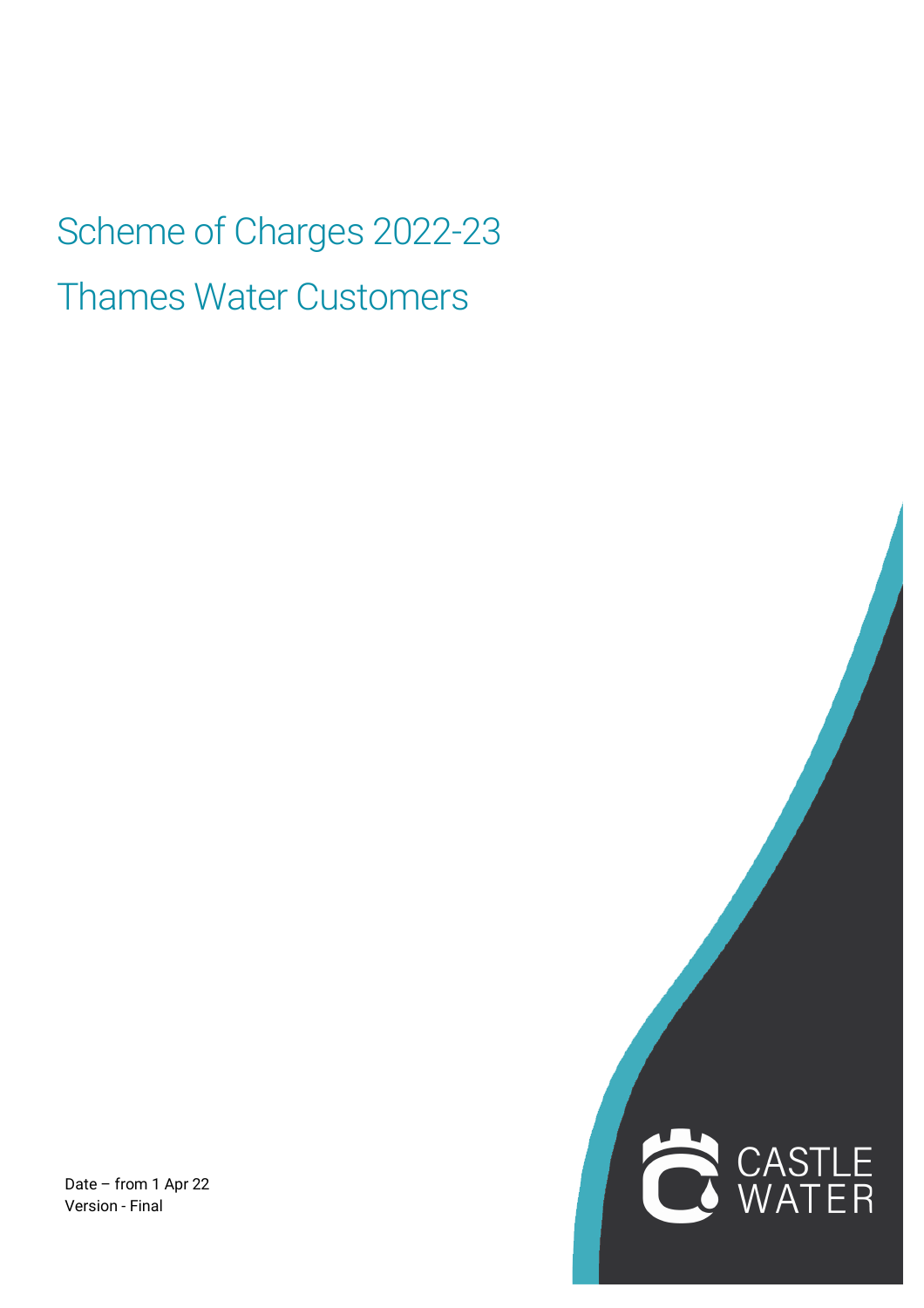# **Contents**

| 1            | <b>Introduction</b>                           | 1  |
|--------------|-----------------------------------------------|----|
| $\mathbf{2}$ | <b>Metered Water and Wastewater Charges</b>   | 1  |
| 3            | <b>Unmetered Water and Wastewater Charges</b> | 4  |
| 4            | <b>Trade Effluent Charges</b>                 | 11 |
| 5.           | <b>Sundry Charges</b>                         | 15 |
| 6            | Infrastructure Charges                        | 16 |
| 7            | <b>Network Charges</b>                        | 16 |
| 8            | <b>Disconnection and reconnection</b>         | 17 |
| 9            | <b>Other Charges</b>                          | 18 |
| 10           | <b>Emergency Tariff</b>                       | 19 |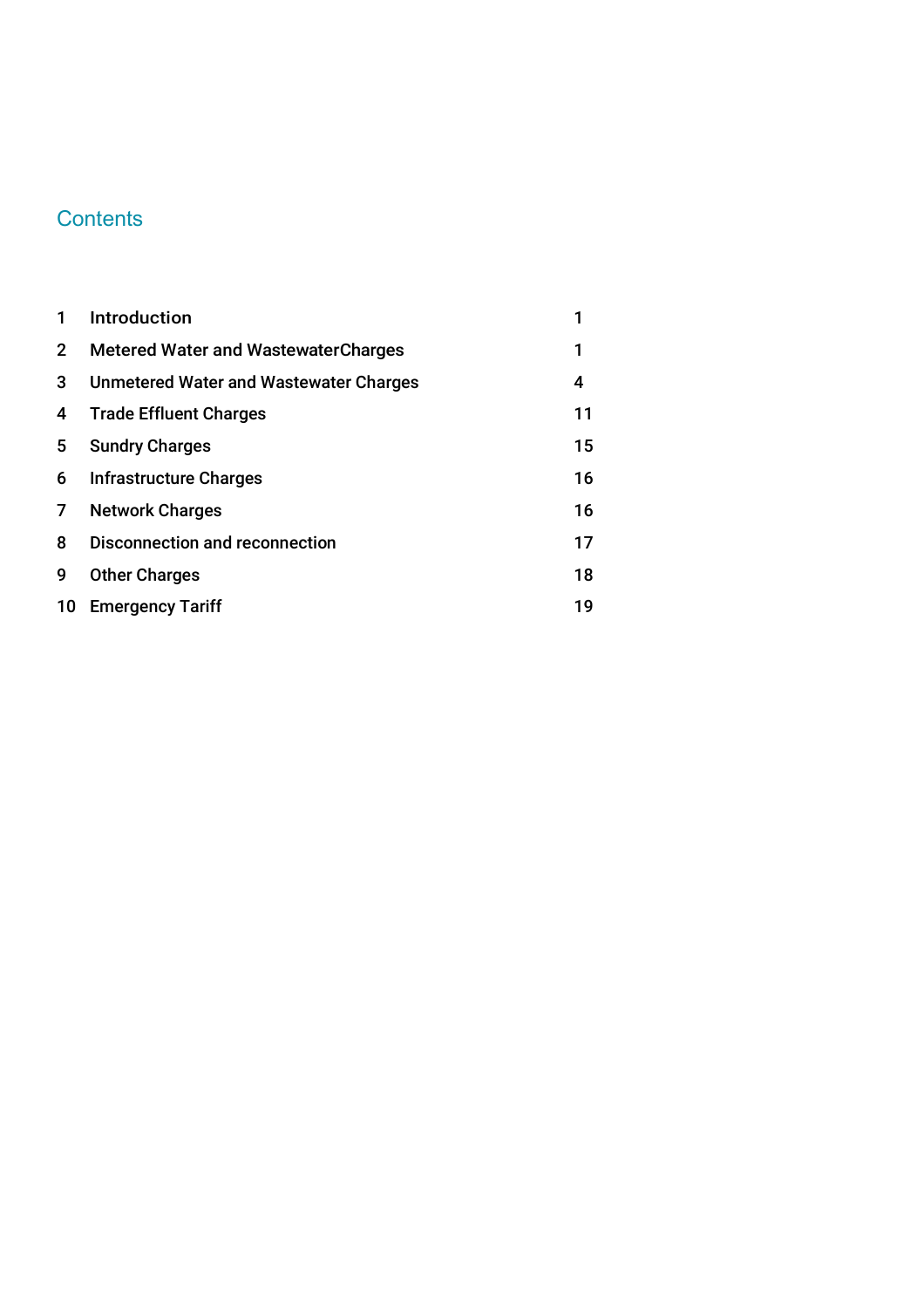# 1 Introduction

This Scheme of Charges sets out the Default Charges applicable to non-Household water customers in the Thames Water area for 2022-23. This Scheme of Charges is published by Castle Water Limited and has effect from 01 April 2022. Castle Water is licensed by Ofwat as a retailer of water and sewerage services in England.

# 2 Metered Water and WastewaterCharges

#### 2.1 Metered water and wastewater charges

Water charges are payable for all supply points which receive a water supply either directly or indirectly.

Wastewater charges are payable for all properties which are connected directly or indirectly to a public foul or surface water sewer or which have the benefit of these services and will include elements of foul water, surface water and highwaydrainage.Ifyourproperty onlyhassurface water drainage,rate-basedwastewater charges are not payable. In this instance a fixed fee of £87.04 a year for non-household customers will be levied. Note that Thames Water does not offer a concessionary surface water drainage chargeto community groups.

For non-household customers that do not discharge surface water to Thames Water's sewers, an abatement can be claimed based on pipe size. The charge payable is shown in Table 2.1.

Thames Water will also consider reducing the wastewater charge where it can be proven that less than 90% of the water supplied is returned to the public wastewater system.

|                |                           |              | <b>Wastewater</b> |              |
|----------------|---------------------------|--------------|-------------------|--------------|
| Pipe size (mm) | <b>Pipe size (inches)</b> | <b>Water</b> | <b>Full</b>       | Abated $(1)$ |
| 12/15          | 0.5                       | £0.00        | £50.35            | £18.49       |
| 20/22          | 0.75                      | £0.00        | £127.00           | £51.98       |
| 25/28          | 1.00                      | £0.00        | £247.49           | £101.45      |
| 30/32/35       | 1.25                      | £0.00        | £385.95           | £158.11      |
| 40/42          | 1.50                      | £0.00        | £555.24           | £226.62      |
| 50/54          | 2.00                      | £0.00        | £985.89           | £403.18      |
| 65             | 2.50                      | £0.00        | £1,542.42         | £631.13      |
| 75/80          | 3.00                      | £0.00        | £2,219.30         | £907.83      |

# **Table 2.1 Metered fixed charges per year based on pipe size**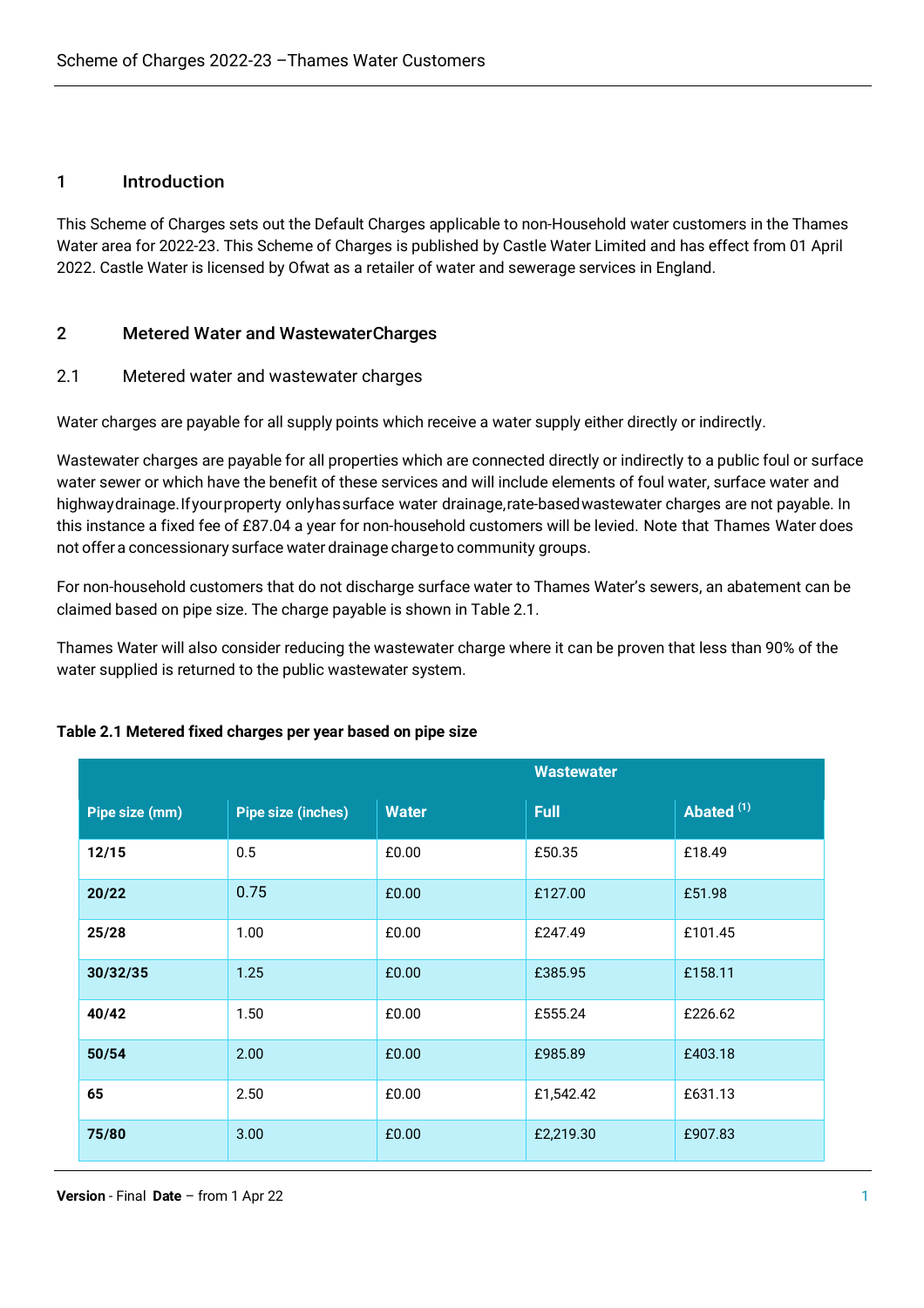| 100 | 4.00  | £0.00 | £3,946.36  | £1,614.04  |
|-----|-------|-------|------------|------------|
| 125 | 5.00  | £0.00 | £6,165.68  | £2,521.89  |
| 150 | 6.00  | £0.00 | £8,878.63  | £3,631.26  |
| 200 | 8.00  | £0.00 | £15,784.00 | £6,456.19  |
| 250 | 10.00 | £0.00 | £24,661.17 | £10,087.43 |
| 300 | 12.00 | £0.00 | £35,512.87 | £14,526.39 |

(1)Where a non-household customer does not discharge surface water to Thames Water's sewers, an abatement can be claimed based on pipe size.

# **Table 2.2 Non-household metered fixed charges per year based on consumption band**

| <b>Non-household</b>        |              |                   |  |
|-----------------------------|--------------|-------------------|--|
| Metered usage (m3 per year) | <b>Water</b> | <b>Wastewater</b> |  |
| $0 - 500$                   | £27.07       | £36.69            |  |
| $500 - 1,000$               | N/A          | N/A               |  |
| $1,000 - 5,000$             | N/A          | N/A               |  |
| $5,000 - 20,000$            | N/A          | N/A               |  |
| $20,000 - 50,000$           | N/A          | N/A               |  |
| $50,000 - 100,000$          | N/A          | N/A               |  |
| $100,000 - 250,000$         | N/A          | N/A               |  |
| <b>Over 250,000</b>         | N/A          | N/A               |  |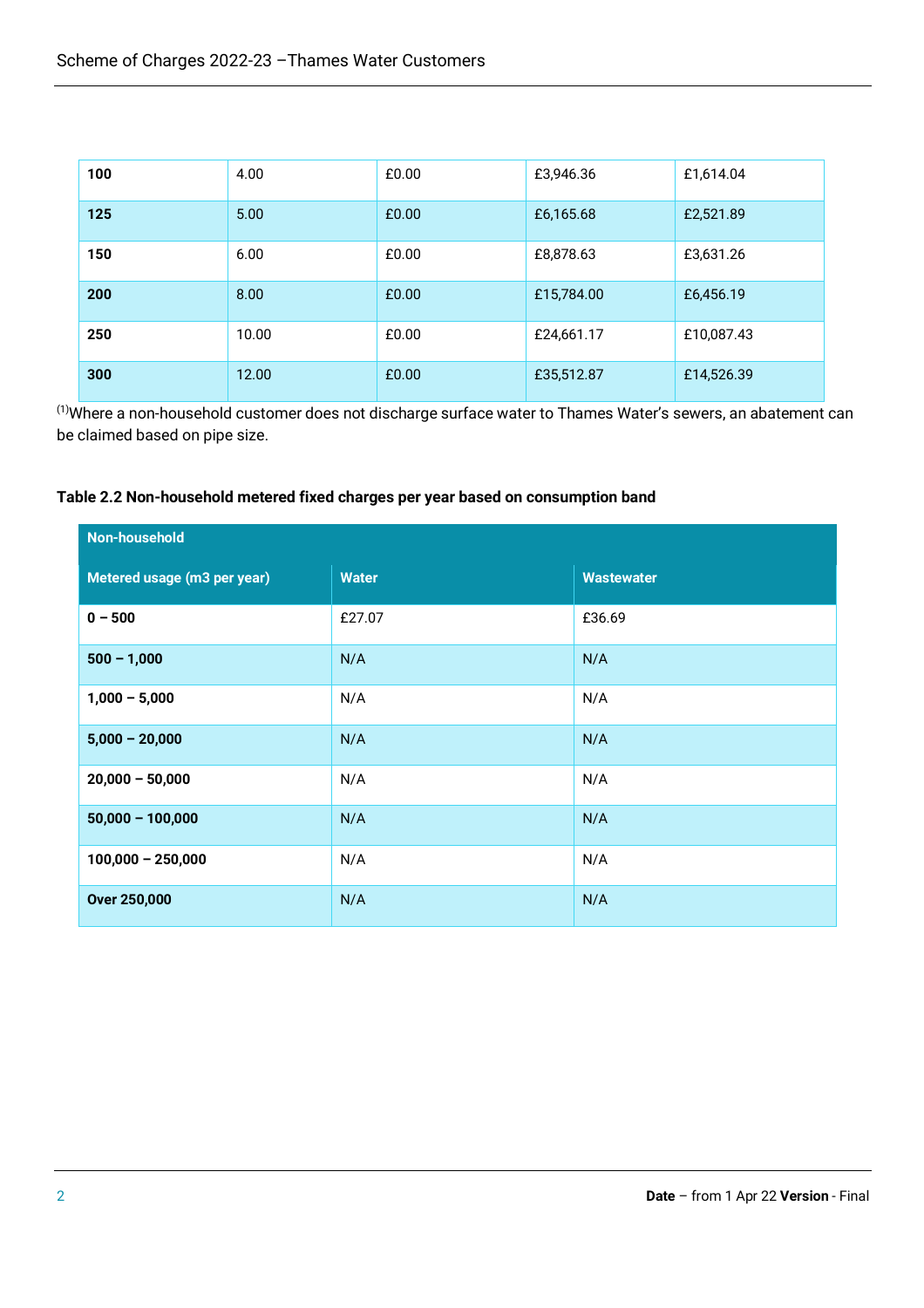# 2.2 Volumetric charges

# **Table 2.3 Volumetric charges (All rates in p/m3)**

| Non-household           |                             |                                  |  |  |
|-------------------------|-----------------------------|----------------------------------|--|--|
| <b>Consumption (m3)</b> | Volume charge: water (p/m3) | Volume charge: wastewater (p/m3) |  |  |
| $0 - 500$               | £1.5934                     | £0.9833                          |  |  |
| $500 - 1,000$           | £1.7106                     | £1.0719                          |  |  |
| $1,000 - 5,000$         | £1.7106                     | £1.0719                          |  |  |
| $5,000 - 20,000$        | £1.7106                     | £1.0719                          |  |  |
| $20,000 - 50,000$       | £1.5652                     | £1.0719                          |  |  |
| $50,000 - 100,000$      | £1.2889                     | £1.0578                          |  |  |
| 100,000 - 250,000       | £1.2889                     | £0.8462                          |  |  |
| <b>Over 250,000</b>     | £1.0312                     | £0.8462                          |  |  |

# 2.3 Supplementary large user annual charge

# **Table 2.4 Supplementary large user annual charge**

| <b>Tariff</b>                    | <b>Consumption (m3)</b> | <b>Annual charge</b> |
|----------------------------------|-------------------------|----------------------|
| Intermediate volume user - water | $20,000 - 50,000$       | £2,907.41            |
| Large volume user - water        | 50,000 - 250,000        | £17,102.57           |
| Super large volume user - water  | Over 250,000            | £81,543.79           |
| Large volume user - wastewater   | Over 100,000            | £21,156.34           |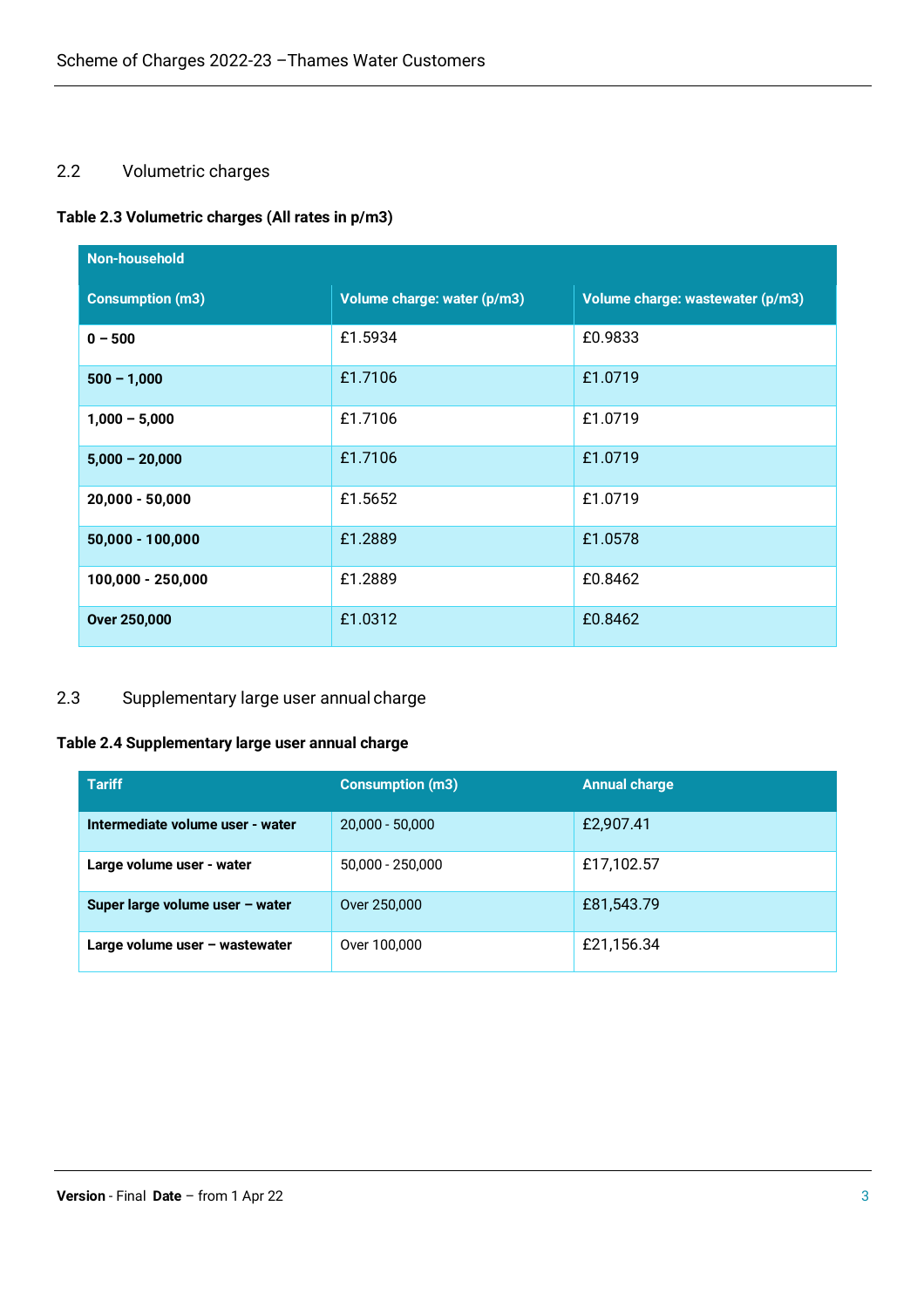# 3 Unmetered Water and Wastewater Charges

# 3.1 Unmetered water and wastewater charges

The water and wastewater services bill is calculated by applying a 'rate per pound' to the rateable value (RV) of your property. There is a different rate for water and wastewater services, each expressed as pence per pound (of RV) and disclosed in Table 3.1. In addition, a yearly 'fixed charge' is applied; disclosed in Table 3.2.

Water charges are payable for all premises which receive a water supply either directly or indirectly. Wastewater charges are payable for all properties which are connected directly or indirectly to a public foul or surface water sewer or which have the benefit of these services and will include elements of foul water, surface water and highway drainage. If your property only has surface water drainage, rate-based wastewater charges are not payable. In this instance a fixed fee £87.04 a year for non-household customers will be levied. Note that Thames Water does not offer a concessionary surface water drainage charge to community groups.

For non-household customers that do not discharge surface water to Thames Water's sewers, an abatement can be claimed based on pipe size. The charge payable is shown in Table 3.2

| <b>Non-household</b> |                                                                                                                                  |                    |                         |
|----------------------|----------------------------------------------------------------------------------------------------------------------------------|--------------------|-------------------------|
| <b>Charge area</b>   | <b>Local Authority areas</b>                                                                                                     | <b>Water pence</b> | <b>Wastewater pence</b> |
| 1                    | <b>Barnet</b><br>Broxbourne<br>East Hertfordshire<br>Enfield<br><b>Epping Forest</b><br>Haringey<br>Welwyn Hatfield<br>Brentwood | 98.60              | 64.34                   |
|                      | Harlow<br>Luton<br>North Hertfordshire<br>Stevenage<br><b>Uttlesford</b>                                                         | N/A                |                         |
| $\mathbf{2}$         | Chiltern<br>Dacorum<br>Ealing<br>Hounslow<br>Slough<br>South Buckinghamshire<br>Spelthorne<br>Wycombe                            | 100.63             | 66.68                   |

#### **Table 3.1 Unmetered charges pence per pound of rateable value**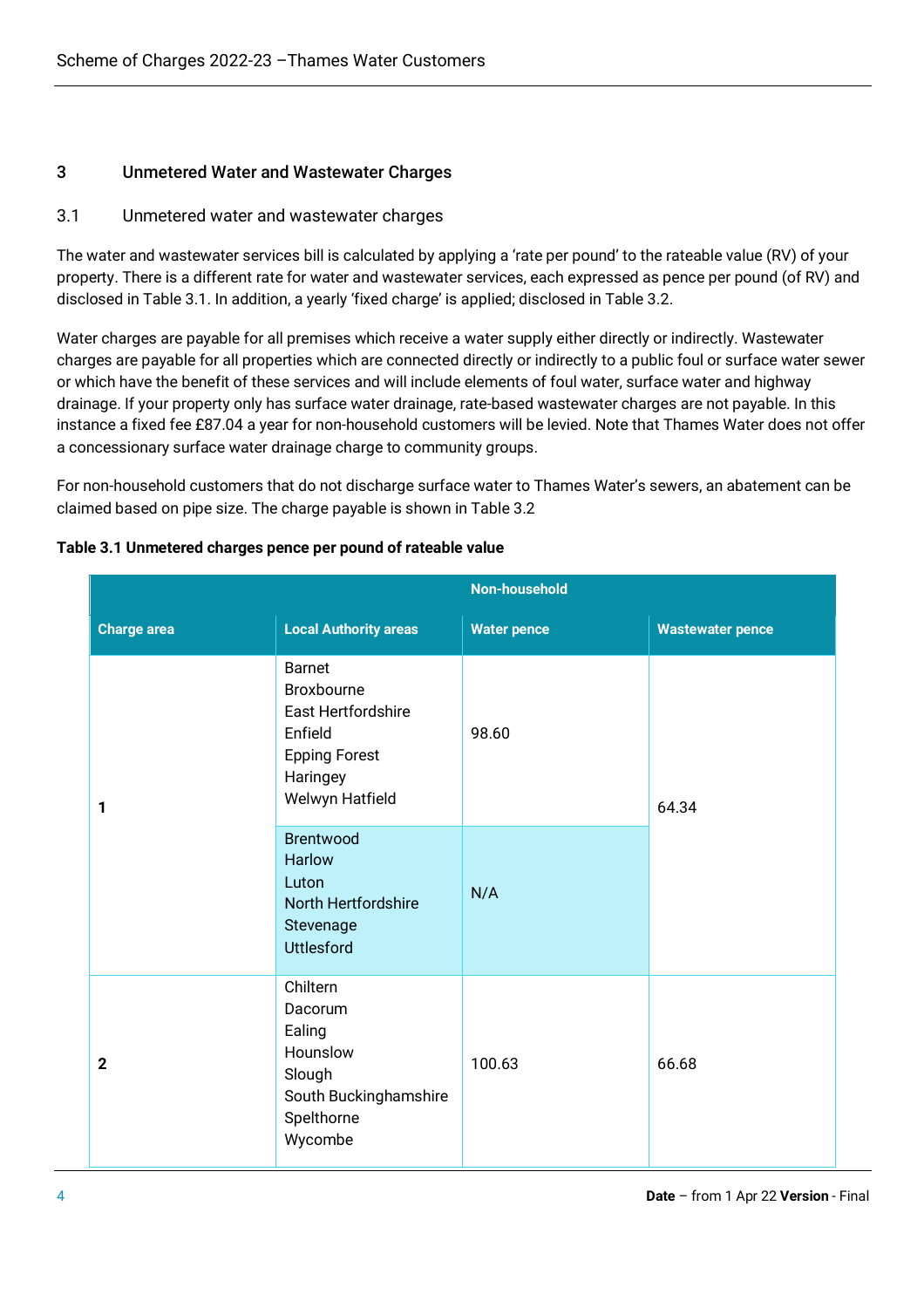|                         | Harrow<br>Hertsmere<br>Hillingdon<br>St. Albans<br>South Bedfordshire<br><b>Three Rivers</b><br>Watford                                                                                              | N/A    |       |
|-------------------------|------------------------------------------------------------------------------------------------------------------------------------------------------------------------------------------------------|--------|-------|
| 3                       | Kensington & Chelsea<br>London, City of<br>Westminster                                                                                                                                               | 75.44  | 41.87 |
| $\overline{\mathbf{4}}$ | Barking & Dagenham<br><b>Brent Camden</b><br>Hackney<br>Hammersmith & Fulham<br>Islington<br>Newham<br>Redbridge<br><b>Tower Hamlets</b><br>Waltham<br>Forest                                        | 90.34  | 60.13 |
|                         | Havering                                                                                                                                                                                             | N/A    |       |
| $5\phantom{.0}$         | Basingstoke & Deane<br>Chichester Elmbridge<br>Guildford<br>Hart<br>Horsham<br>Kennet<br>Mole<br>Valley<br>Newbury<br>Reading<br>Reigate & Banstead<br>Waverley<br>Windsor & Maidenhead<br>Wokingham | 116.05 | 78.83 |
|                         | <b>Bracknell</b><br>Crawley<br>East Hampshire<br>Mid Sussex<br>Runnymede                                                                                                                             | N/A    |       |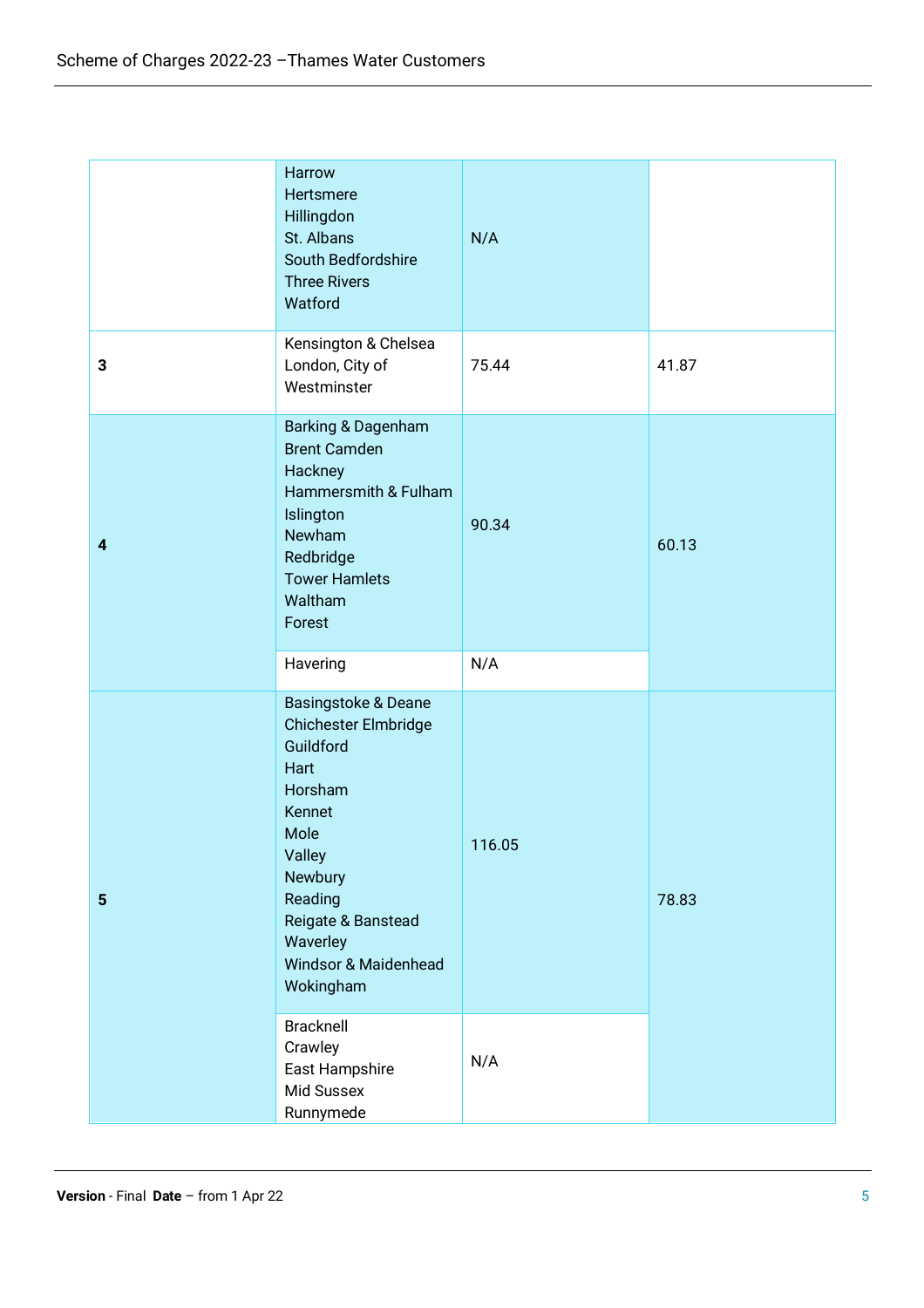|                | Rushmoor<br>Surrey Heath                                                                                                                                                                                                  |        |       |
|----------------|---------------------------------------------------------------------------------------------------------------------------------------------------------------------------------------------------------------------------|--------|-------|
| $6\phantom{1}$ | <b>Bexley</b><br><b>Bromley</b><br>Croydon<br>Dartford<br>Epsom & Ewell<br>Gravesham<br>Greenwich<br>Kingston<br>Lambeth<br>Lewisham<br>Merton<br>Richmond<br>Sevenoaks<br>Southwark<br>Sutton<br>Tandridge<br>Wandsworth | 100.63 | 65.22 |
|                | Tonbridge & Maling                                                                                                                                                                                                        | N/A    |       |
| $\overline{7}$ | Aylesbury<br><b>Vale Cherwell</b><br>Cotswold<br>North Wiltshire<br><b>Oxford South</b><br>Oxfordshire<br>Swindon<br>Vale of White<br><b>Horse West</b>                                                                   | 138.26 | 91.67 |
|                | Daventry South<br>Northamptonshire<br>Stratford                                                                                                                                                                           | N/A    |       |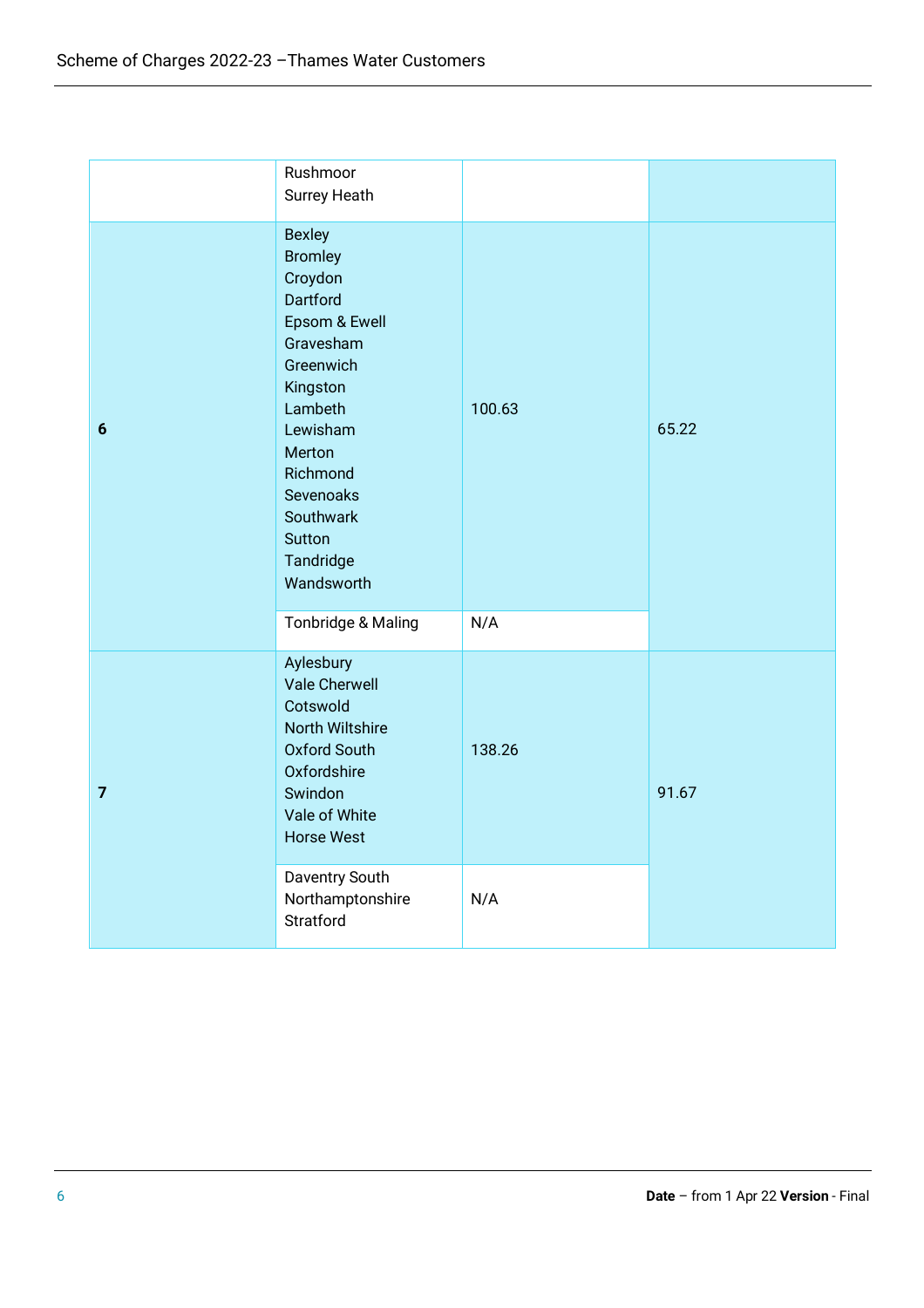# 3.2 Fixed charges

#### **Table 3.2 Fixed charges - unmetered per year**

| Non-household  |                           |              | <b>Wastewater</b> |                       |
|----------------|---------------------------|--------------|-------------------|-----------------------|
| Pipe size (mm) | <b>Pipe size (inches)</b> | <b>Water</b> | <b>Full</b>       | Abated <sup>(2)</sup> |
| 12/15          | 0.5                       | £45.86       | £85.48            | £53.82                |
| 20/22          | 0.75                      | £45.86       | £161.65           | £87.10                |
| 25/28          | 1.00                      | £20.48       | £242.06           | £99.22                |
| 30/32/35       | 1.25                      | £20.48       | £377.48           | £154.64               |
| 40/42          | 1.50                      | £20.48       | £543.05           | £221.64               |
| 50/54          | 2.00                      | £20.48       | £964.25           | £394.33               |
| 65             | 2.50                      | £20.48       | £1,508.56         | £617.27               |
| 75/80          | 3.00                      | £20.48       | £2,170.58         | £887.90               |
| 100            | 4.00                      | £20.48       | £3,859.73         | £1,578.60             |

(2) Wherea non-householdcustomerdoesnotdischargesurfacewatertoThamesWater's sewers,anabatementcanbe claimed based on pipe size.

# 3.3 Business assessed

Where it is impractical to meter non-household premises Thames Water may assess water usage. In this circumstance they will request information about the type of business, the industrial category of the business (SIC code) and how many people work at the site. Using this information Thames Water will allocate the premises to one of the five bands of assessed charges as shown below. The assessed usage for the premises will be calculated by multiplying the number of full-time employees (or equivalent) by the assessed usage per employee (band 1-5) shown in the table below.

The volumetric charge to the premises is calculated by multiplying the assessed usage by the volumetric tariff. In addition, two Business assessed fixed charges are payable with one charge based on consumption band and a second charge based on pipe size.

If circumstances change i.e. regarding the industrial category of the business (SIC code) or the number of people who work at the site, the updated information should be notified your Retailer.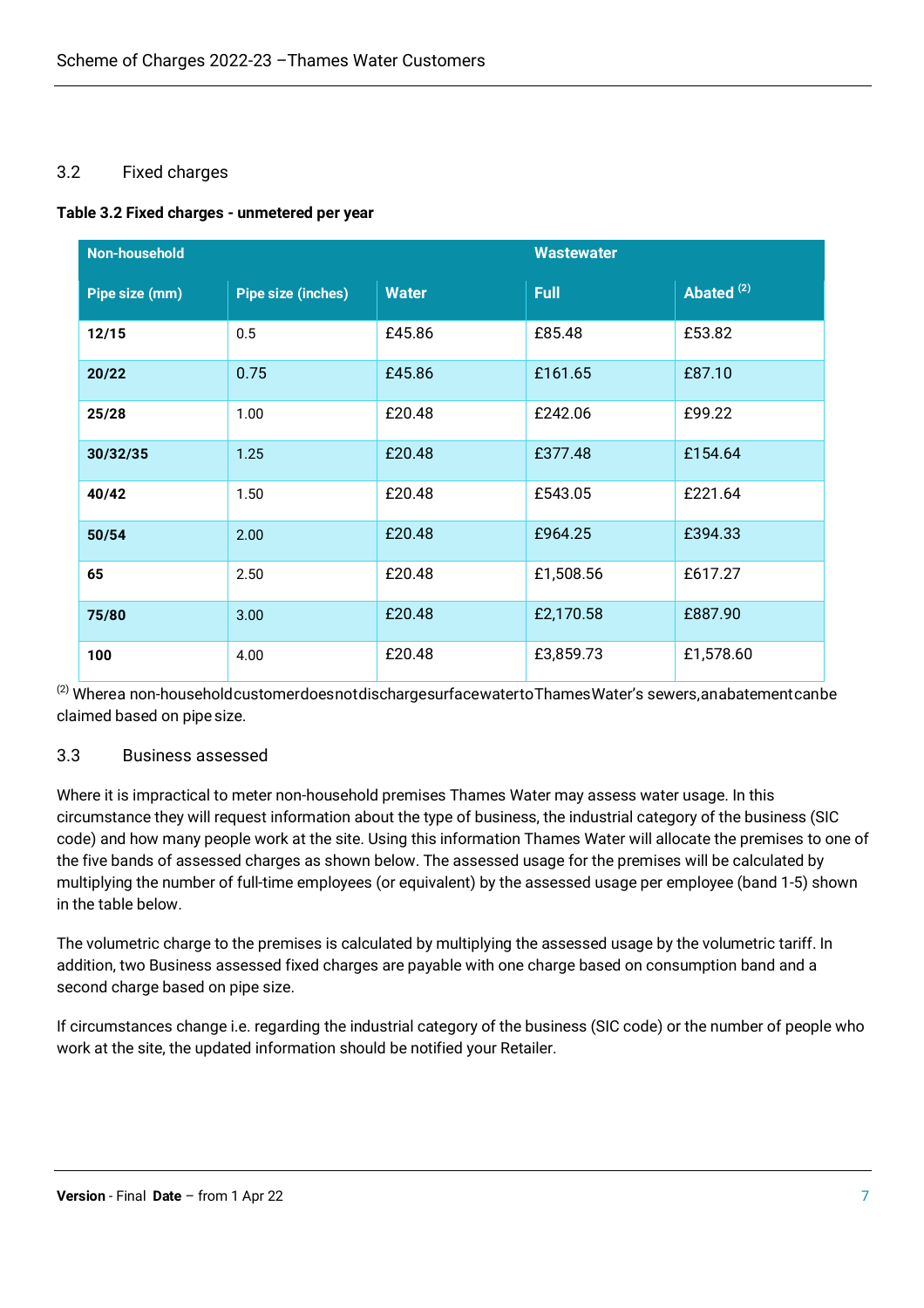# **Table 3.4 Business assessed bands**

| <b>Band</b>  | Assessed usage per FT employee (or equivalent) |
|--------------|------------------------------------------------|
|              | 15 m3 per year                                 |
| $\mathbf{Z}$ | 50 m3 per year                                 |
| 3            | 100 m3 per year                                |
| 4            | 200 m3 per year                                |
| 5            | By inspection                                  |

#### **Table 3.5 Business assessed volumetric charges**

| Assessed usage (m3 per year) | <b>Volume charge: water</b> | Volume charge: wastewater |
|------------------------------|-----------------------------|---------------------------|
| $0 - 500$                    | 159.34 pence per m3         | 98.33 pence per m3        |
| $500 - 1,000$                | $171.06$ pence per m $3$    | 107.19 pence per m3       |
| $1,000 - 5,000$              | 171.06 pence per m3         | 107.19 pence per m3       |
| $5,000 - 20,000$             | 171.06 pence per m3         | 107.19 pence per m3       |

#### **Table 3.6 Business assessed fixed charges per year based on consumption band**

| Assessed usage (m3 per year) |        |        |  |  |
|------------------------------|--------|--------|--|--|
| $0 - 500$                    | £27.07 | £36.69 |  |  |
| $500 - 1,000$                | N/A    | N/A    |  |  |
| $1,000 - 5,000$              | N/A    | N/A    |  |  |
| $5,000 - 20,000$             | N/A    | N/A    |  |  |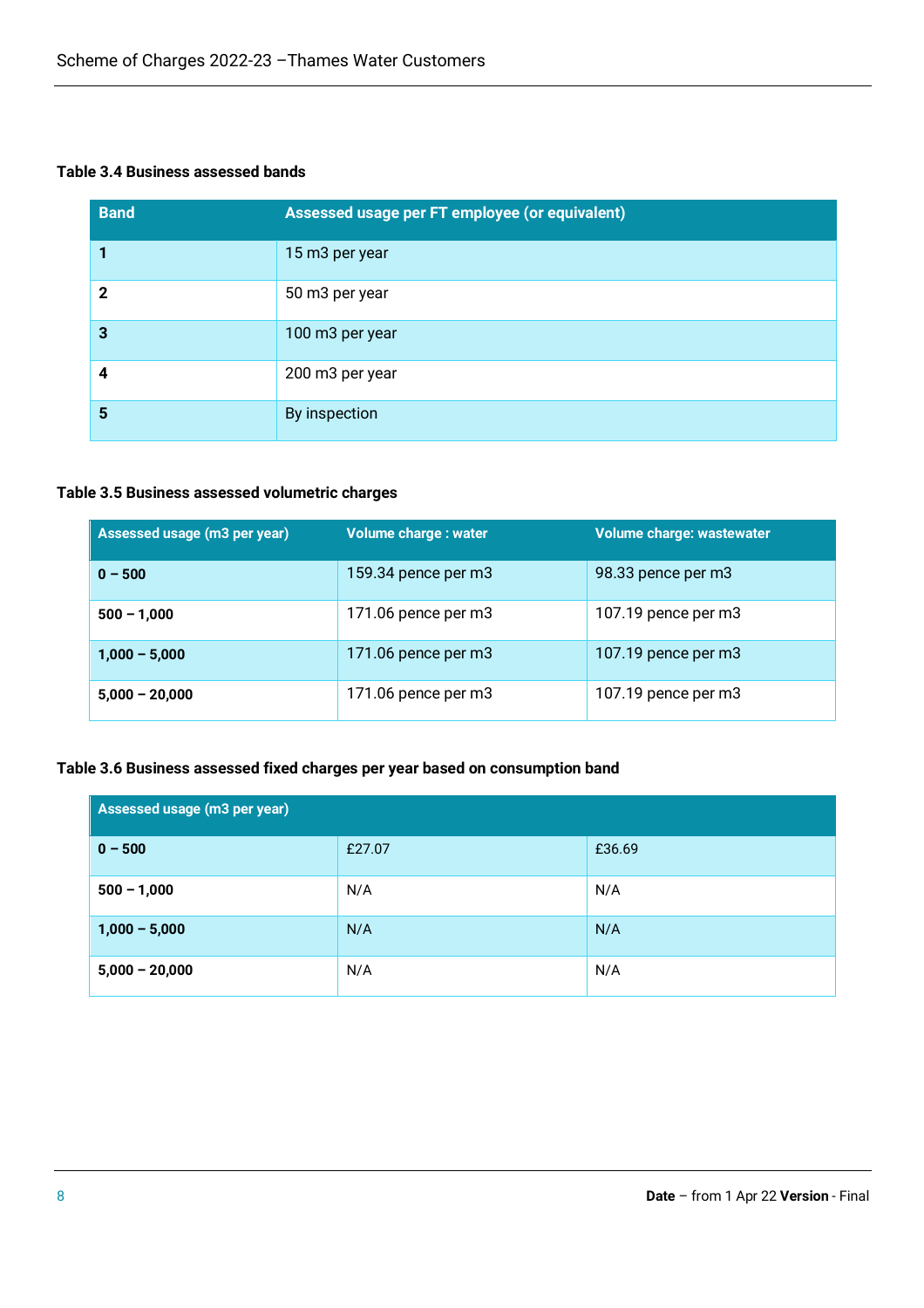|                | <b>Wastewater</b>         |              |             |              |
|----------------|---------------------------|--------------|-------------|--------------|
| Pipe size (mm) | <b>Pipe size (inches)</b> | <b>Water</b> | <b>Full</b> | Abated $(3)$ |
| 12/15          | 0.5                       | £0.00        | £50.35      | £18.49       |
| 20/22          | 0.75                      | £0.00        | £127.00     | £51.98       |
| 25/28          | 1.00                      | £0.00        | £247.49     | £101.45      |
| 30/32/35       | 1.25                      | £0.00        | £385.95     | £158.11      |
| 40/42          | 1.50                      | £0.00        | £555.24     | £226.62      |
| 50/54          | 2.00                      | £0.00        | £985.89     | £403.18      |
| 65             | 2.50                      | £0.00        | £1,542.42   | £631.13      |
| 75/80          | 3.00                      | £0.00        | £2,219.30   | £907.83      |
| 100            | 4.00                      | £0.00        | £3,946.36   | £1,614.04    |

# **Table 3.7 Business assessed fixed charges per year based on pipe size**

(3) Where a non-household customer does not discharge surface water to Thames Water's sewers an abatement can be claimed based on pipe size.

#### 3.4 Related seasonal and other non-household charges

Where an unmetered supply only serves a domestic garage car space or store area, a fixed annual charge for each unit will apply. Where there is no water supply, but surface water drains to the Thames Water sewer, only the wastewater fixed charge is payable.

#### **Table 3.8 Domestic garages, car spaces and stores – unmetered fixed charge per year**

| Domestic garages, car spaces and stores                | <b>Annual charge</b> |
|--------------------------------------------------------|----------------------|
| Water fixed charge per garage, car space or store      | £38.37 per supply    |
| Wastewater fixed charge per garage, car space or store | £43.43 per supply    |

#### **Table 3.9 Seasonal and other non-household charges**

| Seasonal and other non-household charges | <b>Annual charge</b> |
|------------------------------------------|----------------------|
| Allotment tank and water/washdown point  | £56.73 per supply    |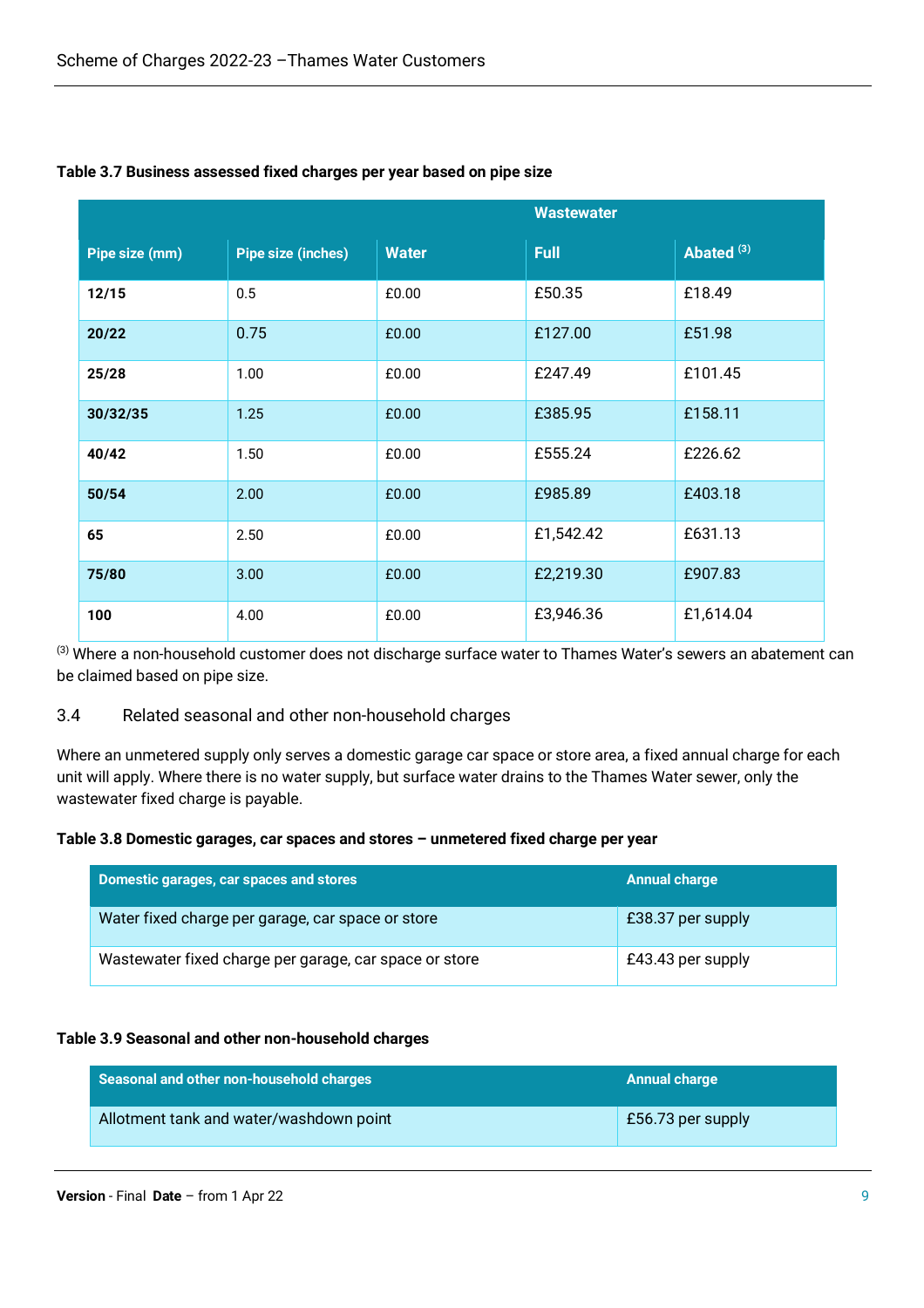| Sprinkler, cricket pitches, tennis courts, ornamental pond/fountain and<br>disced supplies | £122.42 per supply |
|--------------------------------------------------------------------------------------------|--------------------|
| Minimum charge for meter minimum equivalents                                               | £437.17 per supply |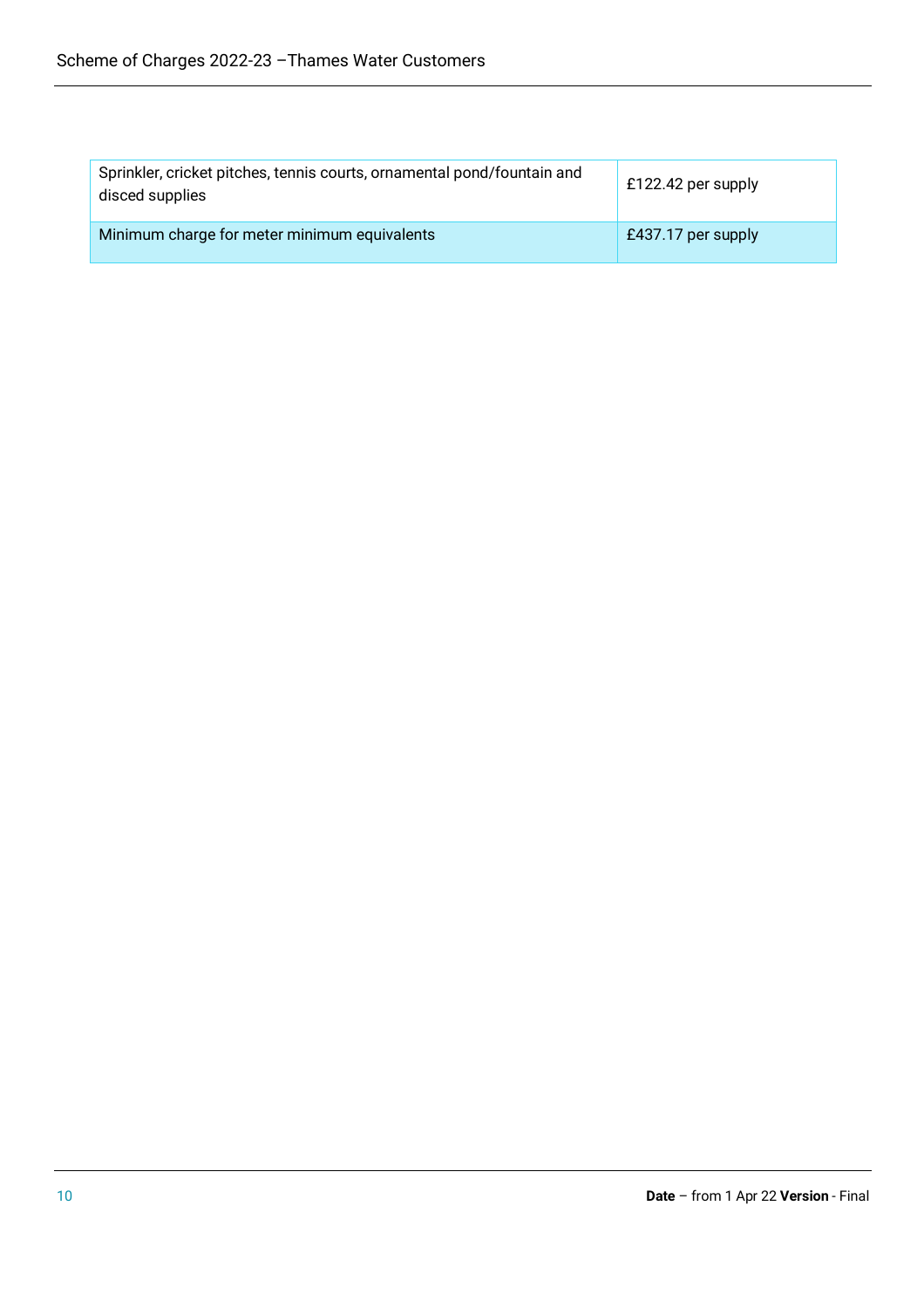# 4 Trade Effluent Charges

### 4.1 Trade effluent charges

Trade effluent charges apply for the treatment and disposal of effluent from trade discharges into the public sewer system.

Where a discharge is a mixture of trade effluent and domestic sewage, Thames Water will determine how much of each is discharged and apply charges as appropriate.

In addition, a fixed charge and volume charge for wastewater services as detailed in Section 2 are also payable.

Volume charges for trade effluent are calculated by applying the following standard charges to the trade effluent formula shown in the charges scheme.

#### **Table 4.1 Standard volume charge per cubic metre**

| <b>Description</b>                                                                               | Volume (m3 per year) | <b>Charge</b>      |
|--------------------------------------------------------------------------------------------------|----------------------|--------------------|
| Reception and conveyance (R)                                                                     | $0 - 500$            | 16.40 pence per m3 |
| Primary treatment (V)                                                                            |                      | 19.18 pence per m3 |
| Biological treatment (B)                                                                         |                      | 24.59 pence per m3 |
| Solids treatment (S)                                                                             |                      | 23.53 pence per m3 |
| Ammoniacal nitrogen treatment charge per mg in<br>excess of 35mg/l expressed as a fraction of 35 |                      | 2.97 pence per m3  |

| <b>Description</b>                                                                               | Volume (m3 per year) | <b>Charge</b>      |
|--------------------------------------------------------------------------------------------------|----------------------|--------------------|
| Reception and conveyance (R)                                                                     | $500 - 50,000$       | 17.45 pence per m3 |
| Primary treatment (V)                                                                            |                      | 20.40 pence per m3 |
| Biological treatment (B)                                                                         |                      | 26.15 pence per m3 |
| Solids treatment (S)                                                                             |                      | 25.03 pence per m3 |
| Ammoniacal nitrogen treatment charge per mg in<br>excess of 35mg/l expressed as a fraction of 35 |                      | 3.16 pence per m3  |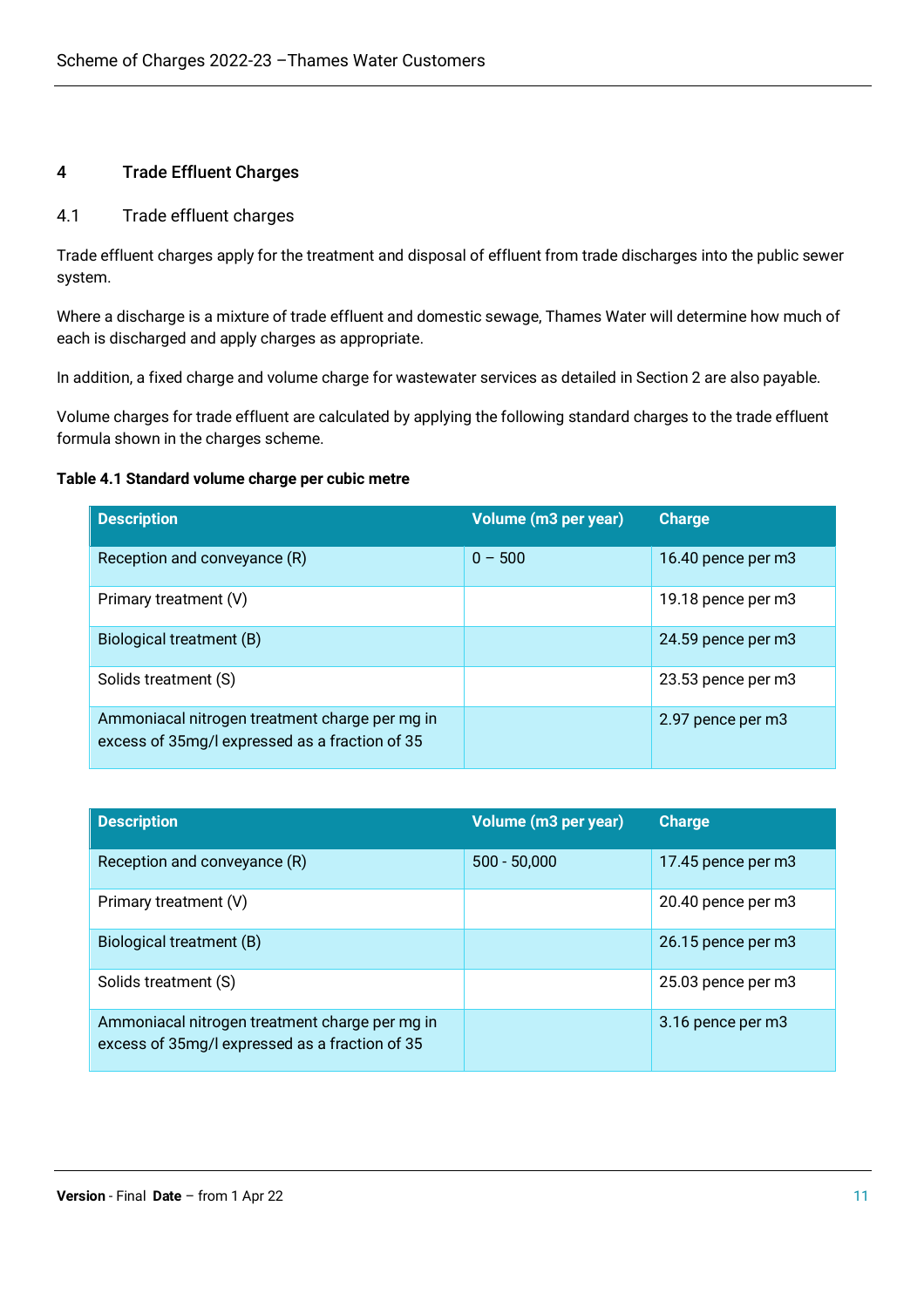| <b>Description</b>                                                                               | Volume (m3 per year) | <b>Charge</b>      |
|--------------------------------------------------------------------------------------------------|----------------------|--------------------|
| Reception and conveyance (R)                                                                     | Over 50,000          | 17.60 pence per m3 |
| Primary treatment (V)                                                                            |                      | 20.58 pence per m3 |
| Biological treatment (B)                                                                         |                      | 26.39 pence per m3 |
| Solids treatment (S)                                                                             |                      | 25.25 pence per m3 |
| Ammoniacal nitrogen treatment charge per mg in<br>excess of 35mg/l expressed as a fraction of 35 |                      | 3.19 pence per m3  |

#### **Table 4.2 Average strength factors used in trade effluent formula**

| Mogden formula element | <b>Element symbol</b> | Average strength |
|------------------------|-----------------------|------------------|
| Chemical oxygen demand | $-OS$                 | 445mg/l          |
| Settleable solids      | -Ss                   | 336mg/l          |

# **Table 4.3 Trade effluent fixed charges**

| Discharge Volume (m3 per annum) | <b>Fixed charge</b> | <b>Minimum charge</b> |
|---------------------------------|---------------------|-----------------------|
| $0 - 500$                       | N/A                 | £146.87               |
| $500 - 1,000$                   | N/A                 | N/A                   |
| $1,000 - 5,000$                 | N/A                 | N/A                   |
| $5,000 - 20,000$                | N/A                 | N/A                   |
| $20,000 - 50,000$               | N/A                 | N/A                   |
| $50,000 - 250,000$              | N/A                 | N/A                   |
| Over 250,000                    | N/A                 | N/A                   |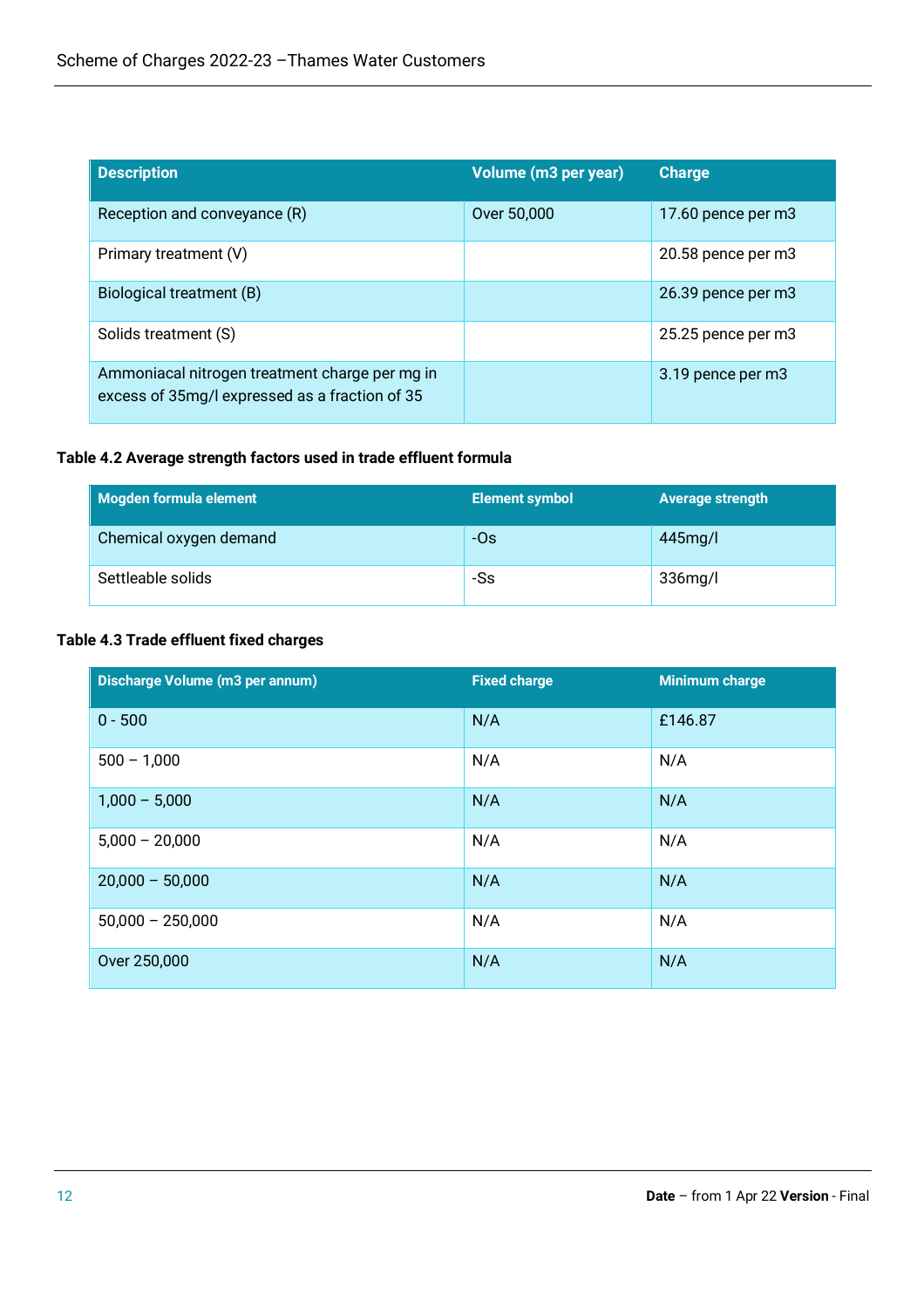# **Table 4.4 Standard strength discharges (mg/l)**

| <b>Standard strength premises</b>                                                    | <b>Value for Ot</b> | <b>Value for St</b> |
|--------------------------------------------------------------------------------------|---------------------|---------------------|
| Launderettes                                                                         | 576                 | 58                  |
| Car washes                                                                           | 88                  | 62                  |
| Dry cleaners                                                                         | 30                  | $\overline{7}$      |
| Commercial swimming pools                                                            | 120                 | 108                 |
| Small / micro-brewery                                                                | 1730                | 88                  |
| Concrete contaminated sites (batching plants,<br>wheel washes on construction sites) | 116                 | 58                  |
| Laboratory glassware washing                                                         | 308                 | 34                  |
| Bus wash                                                                             | 621                 | 92                  |
| Train wash                                                                           | 594                 | 71                  |
| Contaminated surface water at waste transfer sites                                   | 638                 | 81                  |
| Gasholder runoff                                                                     | 20                  | 11                  |
| Groundwater                                                                          | 118                 | 114                 |

Standard strength discharges, shown in the table above, will be applied for charging purposes unless Thames Water determine that it is not a suitable basis of charge in specific circumstances or if the customer requests charging to be based on sample results.

#### **Table 4.5 Other trade effluent charges**

| <b>Description</b>                                                        | <b>Charge</b>        |
|---------------------------------------------------------------------------|----------------------|
| Minimum charge per annum or duration of consent, whichever is the shorter | £146.87 pence per m3 |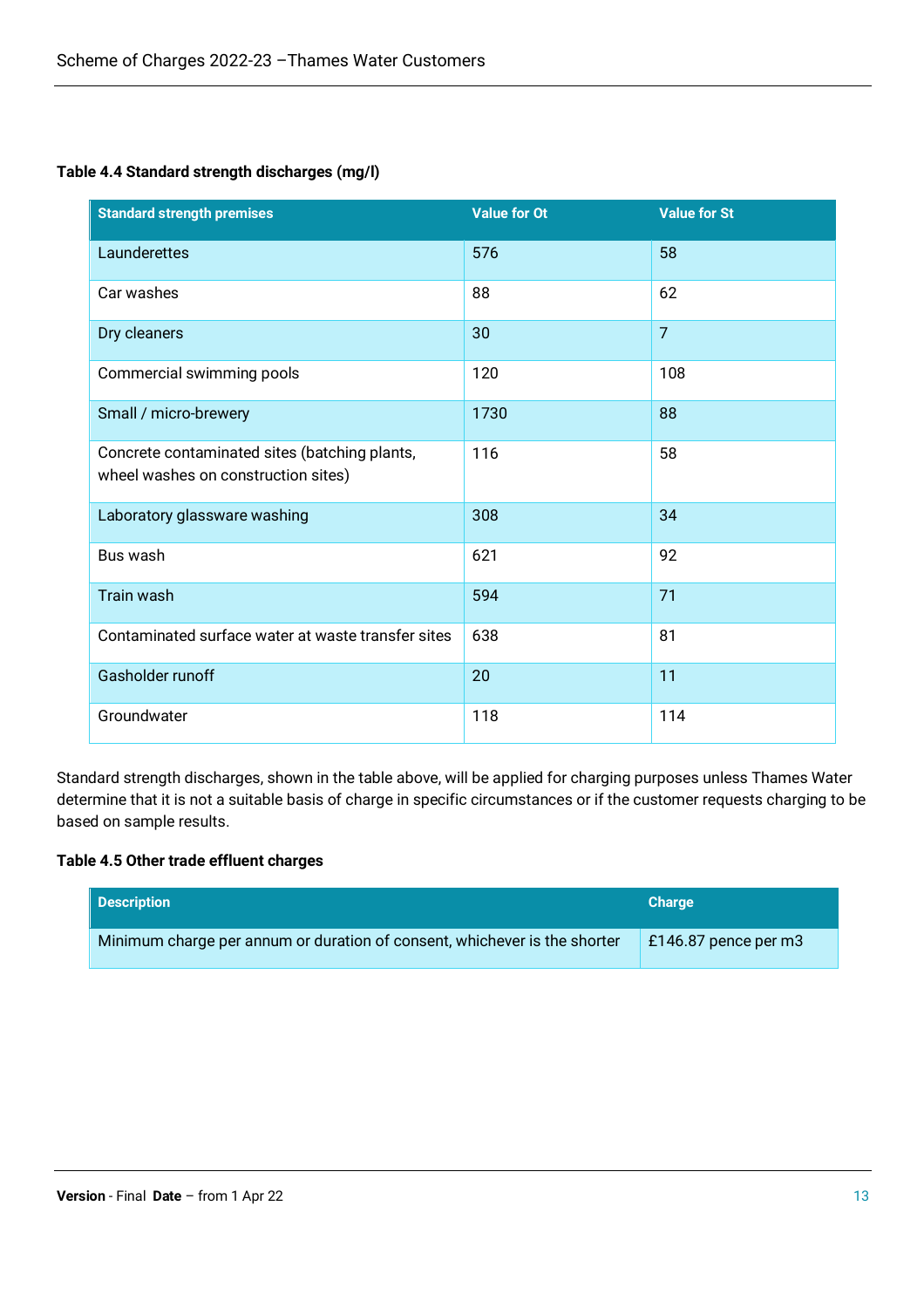4.2 Trade effluent charges apply for the treatment and disposal of effluent from trade discharges into the public sewer system.

If the annual bill is more than £106,685 at any one site (or sites qualifying for aggregation), the charge will be based on our large user trade effluent tariff. This includes an annual charge in addition to the volumetric charges set out.

**Table 4.6 Large user volume charge per cubic meter or kg of trade effluent**

| <b>Description</b>                                                                                  | Volume (m3 per year) | <b>Charge</b>      |
|-----------------------------------------------------------------------------------------------------|----------------------|--------------------|
| Reception and conveyance (R)                                                                        | $5,000 - 50,000$     | 14.18 pence per m3 |
| Primary treatment (V)                                                                               |                      | 16.36 pence per m3 |
| Biological treatment (B)                                                                            |                      | 20.96 pence per m3 |
| Solids treatment (S)                                                                                |                      | 20.08 pence per m3 |
| Large volume trade effluent user tariff                                                             |                      | £23,575.35         |
| Ammoniacal nitrogen treatment charge<br>per mg in excess of 35mg/l expressed as<br>a fraction of 35 |                      | 3.16 pence per m3  |

| <b>Description</b>                                                                                  | Volume (m3 per year) | <b>Charge</b>      |
|-----------------------------------------------------------------------------------------------------|----------------------|--------------------|
| Reception and conveyance (R)                                                                        | Over 50,000          | 14.30 pence per m3 |
| Primary treatment (V)                                                                               |                      | 16.51 pence per m3 |
| Biological treatment (B)                                                                            |                      | 21.15 pence per m3 |
| Solids treatment (S)                                                                                |                      | 20.26 pence per m3 |
| Large volume trade effluent user tariff                                                             |                      | £23,788.72         |
| Ammoniacal nitrogen treatment charge<br>per mg in excess of 35mg/l expressed as<br>a fraction of 35 |                      | 3.19 pence per m3  |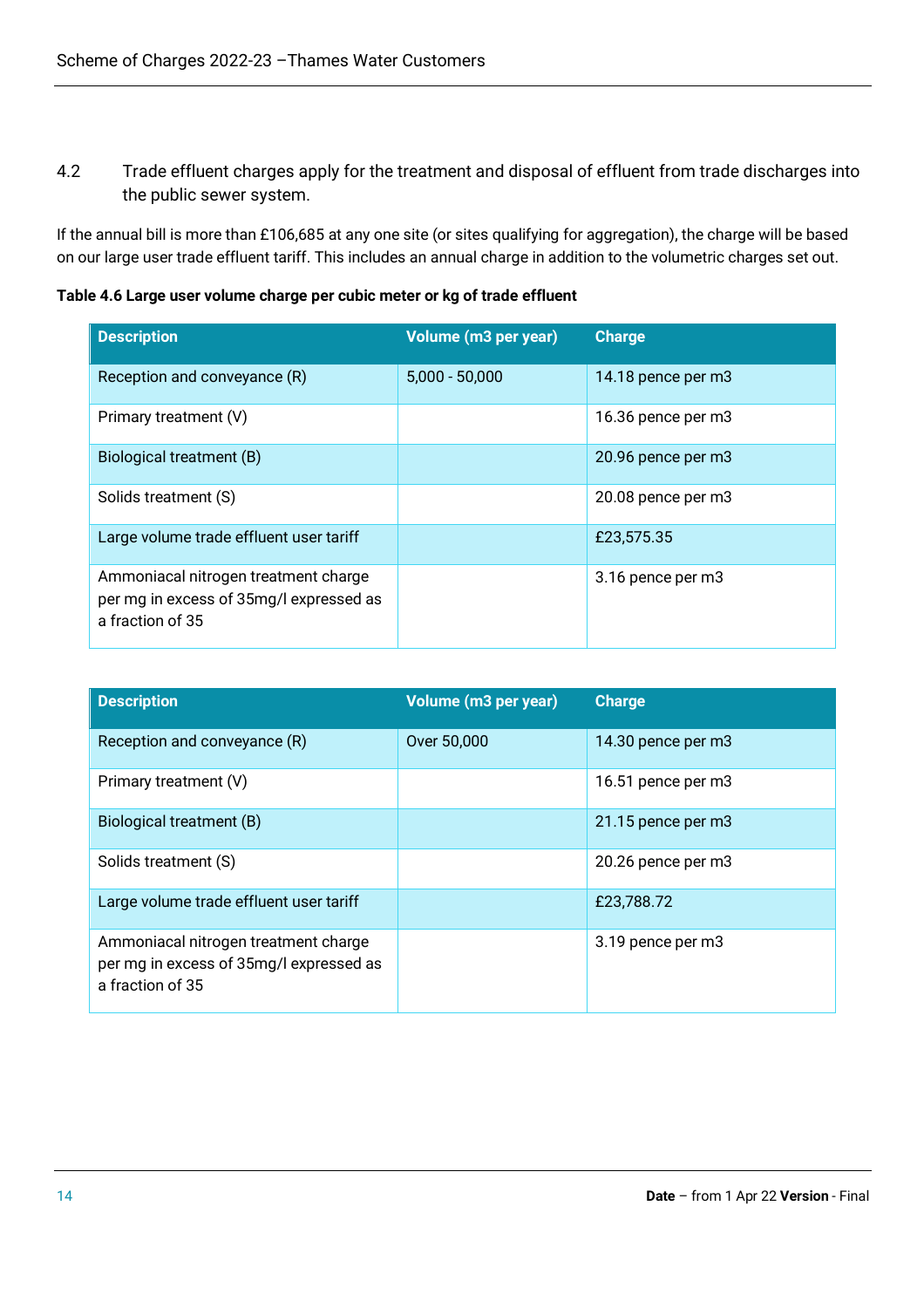#### 4.3 Industrial and commercial wastewater

Before trade effluent is disposed into a sewer or in any other way, the customer must have the appropriate consent from Thames Water (in the case of a public sewer) and/or environmental authorities (in the case of discharges to watercourses, land or air).

Applications to Thames Water should be made at least two months before the proposed start date.

If you are unsure about whether you have the right permissions, contact the trade effluent team on 0203577 9200 to help ensure compliance with the law and with good environmental practice.

# 5 Sundry Charges

Other sundry charges not covered in the sections above are detailed below.

#### 5.1 Building supplies

#### **Table 5.1 Building supplies**

| <b>Building supplies</b>                                                                             | <b>Charge</b>           |
|------------------------------------------------------------------------------------------------------|-------------------------|
| New supplies                                                                                         | Metered                 |
| Alterations to existing properties with contract sum over £100,000<br>(where no new supplies needed) | 0.17% of contract value |

#### 5.2 Use of hydrants

A hydrant licence will be required in all cases. The charges for such licences are as follows: Daily user licence (up to 20 cubic meters); higher demand rates on application.

#### **Table 5.2 Use of hydrants**

| Use of hydrants | <b>Charge</b> |
|-----------------|---------------|
| Daily rate      | £135.52       |
| Subsequent days | £46.54        |

#### **Table 5.3 Regular user licence per item**

| Regular user licence per item | <b>Charge</b> |
|-------------------------------|---------------|
|                               |               |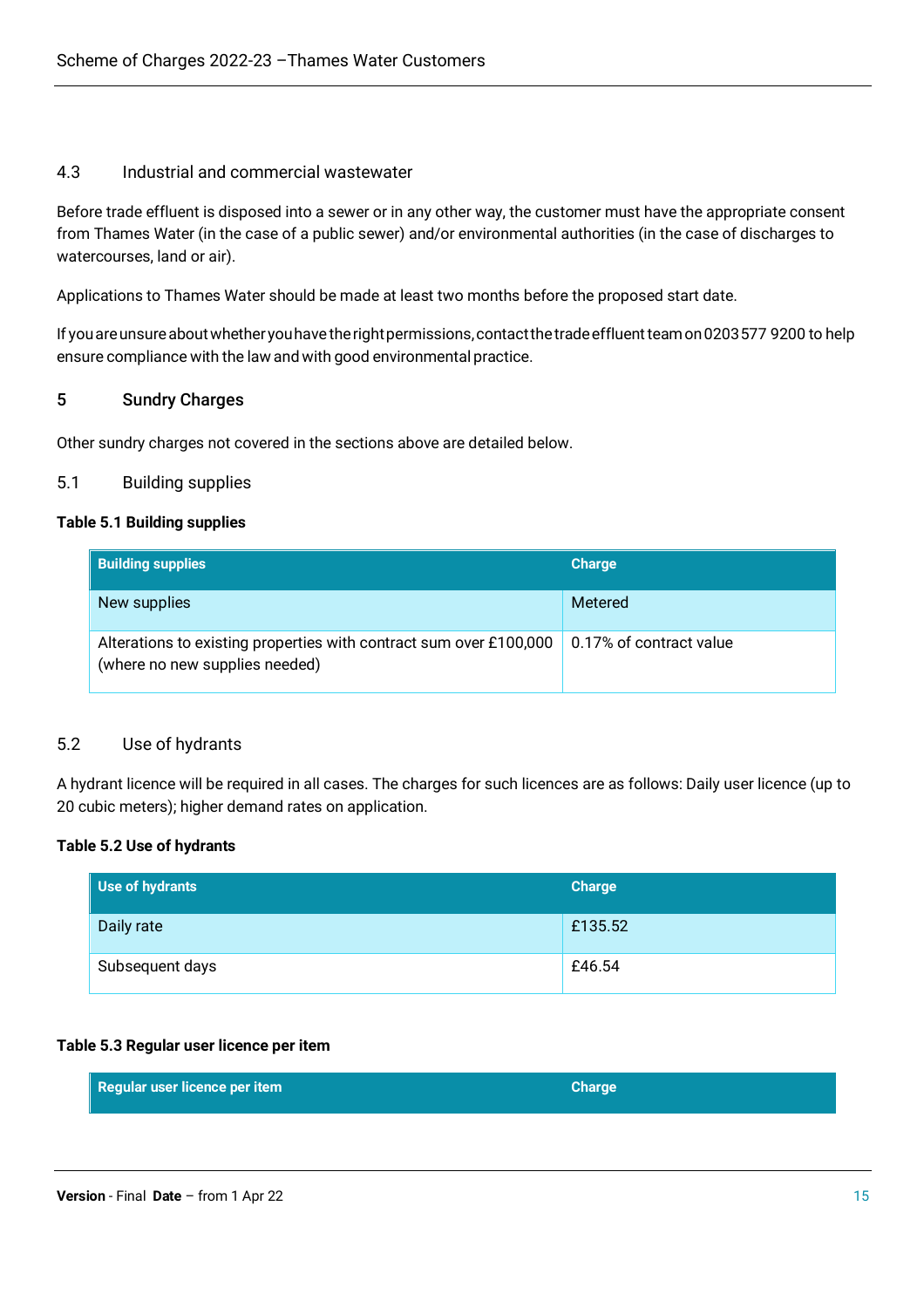| Low demand $(0 - 1.0 \text{m}3 \text{ a day})$<br>Only applicable to 20mm standpipes | £356.09 a year   |
|--------------------------------------------------------------------------------------|------------------|
| Average demand $(1.0 - 10.0 \text{m}3 \text{ a day})$                                | £1,808.44 a year |
| High demand $(10.0 - 20.0$ m3 a day)                                                 | £3,623.86 a year |
| Very high demand (> 20.0m3 a day)                                                    | By agreement     |
| Shorter term licences available                                                      | On application   |

- a) Where a visit is required by a technician an attendance fee will be payable.
- b) Where Thames Water agrees consent retrospectively an administration fee of £129.98 will be required plus the relevant licence fee as detailed above.
- c) Hydrant customersare required to hire a metered standpipe from aThamesWater approved supplier. A hire charge will apply in addition to the charge setabove.

# 5.3 Cattle troughs

#### **Table 5.5 Cattle troughs**

| Cattle troughs (unmeasured supply) | <b>Charge</b>    |
|------------------------------------|------------------|
| Per unmeasured cattle trough       | £202.02 per year |

# 6 Infrastructure Charges

For details of Infrastructure Charges, refer to the Thames Water Wholesale Tariff Document which can be found on the Thames Water website.

# 7 Network Charges

For details of Network Charges, refer to the Thames Water Wholesale Tariff Document which can be found on the Thames Water website.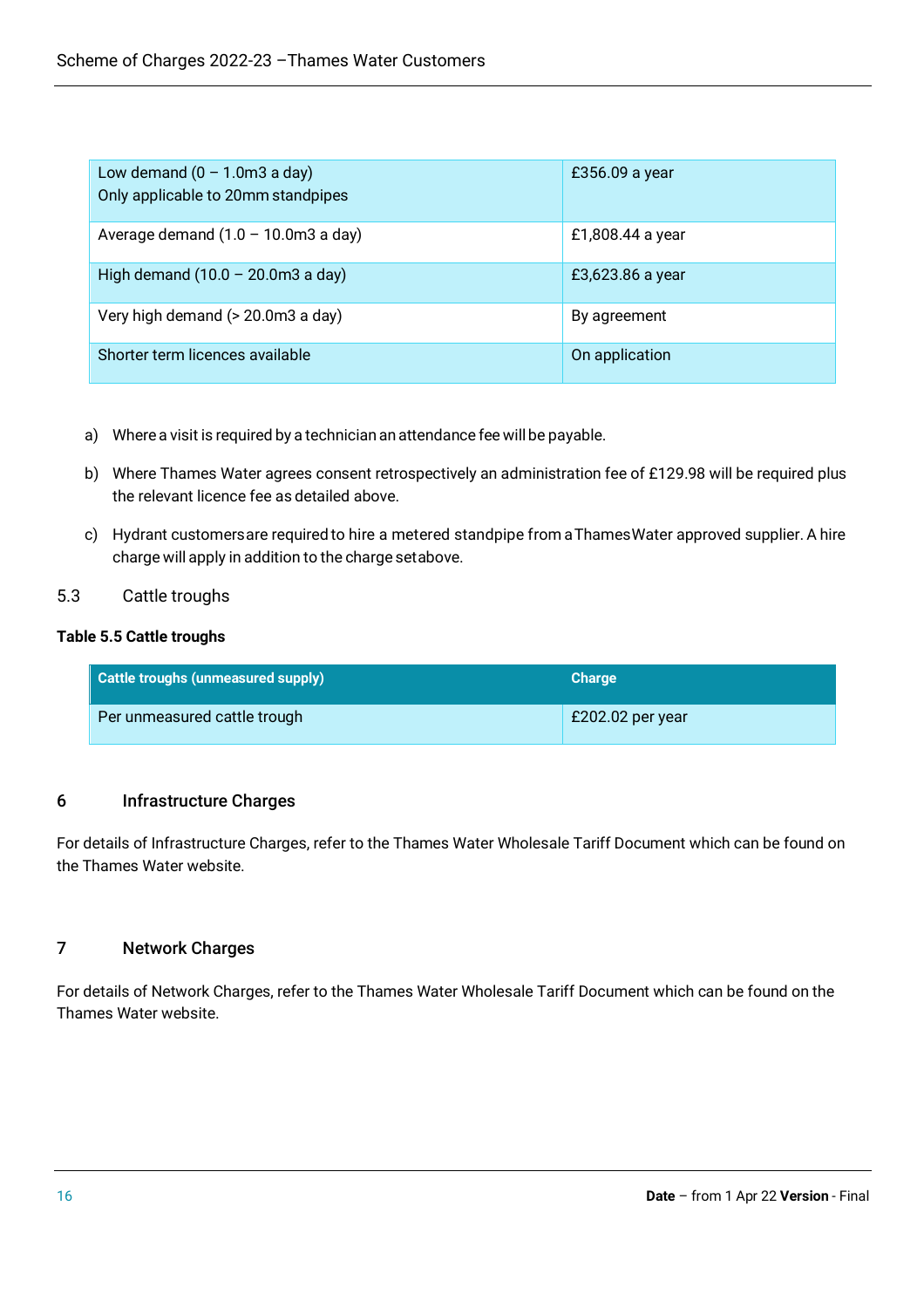# 8 Disconnection and reconnection

Disconnection and reconnection charges may apply in line with Thames Water Wholesale Tariff document (Prices are subject to change).

#### 8.1 Disconnection

#### **Table 8.1 Disconnection tariff**

| <b>Type</b>                       | <b>Within our normal</b><br>working hours | <b>Within our normal</b><br>working hours<br>abortive | <b>Outside our</b><br>normal working<br><b>hours</b> | <b>Outside our</b><br>normal working<br>hours abortive |
|-----------------------------------|-------------------------------------------|-------------------------------------------------------|------------------------------------------------------|--------------------------------------------------------|
| Survey                            | £93.13                                    | £84.13                                                | £106.13                                              | £106.13                                                |
| Temporary<br><b>Disconnection</b> | £230.13                                   | £186.13                                               | £280.13                                              | £280.13                                                |
| Permanent<br><b>Disconnection</b> | Price on applications                     |                                                       |                                                      |                                                        |

# 8.2 Reconnection

#### **Table 8.2 Reconnection tariff**

| <b>Type</b>               | <b>Within our normal</b><br>working hours | <b>Within our normal</b><br>working hours<br>abortive | Outside our<br>normal working<br><b>hours</b> | Outside our<br>normal working<br>hours abortive |
|---------------------------|-------------------------------------------|-------------------------------------------------------|-----------------------------------------------|-------------------------------------------------|
| Survey                    | £93.13                                    | £84.13                                                | £106.13                                       | £106.13                                         |
| Reconnection              | £221.13                                   | £179.13                                               | £267.13                                       | £267.13                                         |
| Emergency<br>Reconnection |                                           |                                                       | £267.13                                       |                                                 |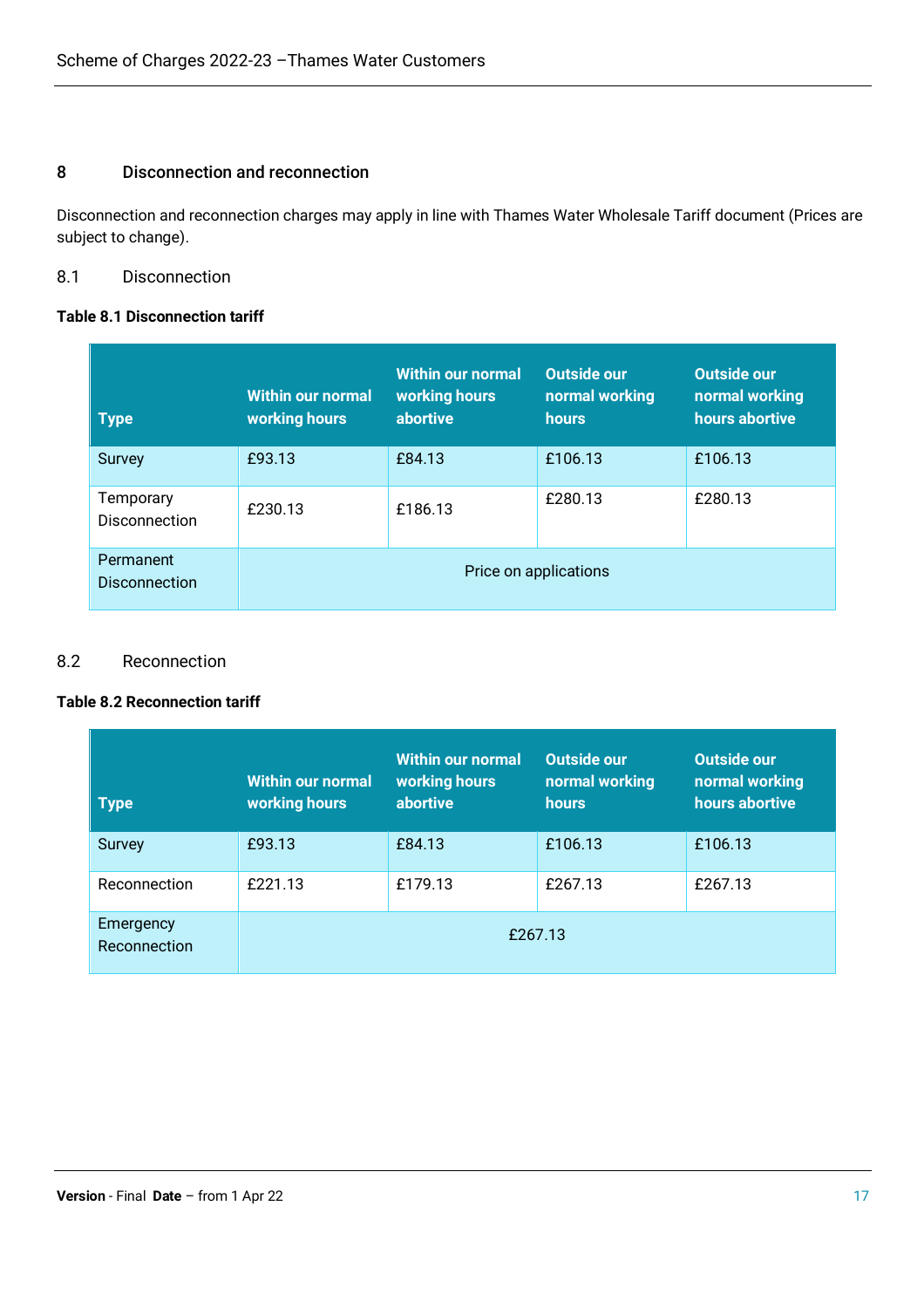#### 9 Other Charges

Other charges may apply in line with Thames Water Wholesale Tariff document.

Castle Water may charge a reasonable administration cost in connection with services provided by Thames Water or procured for customers by Thames Water, where there is no specified Retail charge. Charges will be made at the higher rate of 3.5% or an hourly rate of £82.68.

Castle Water may charge a failed direct debit charge of £48.24 if there is any failure in any direct debit payment (other than as a result of the act or omission of Castle Water).

Castle Water may charge:

- A debt collection charge of £182.00 in respect of any invoice where Castle Water passes the account to an external debt collection agency for collection activity (including telephone, postal, email contract and visits to the relevant premises);
- A visit charge of £182.00 in respect of any invoice where Castle Water arrange a visit to the relevant premises for collection and/or disconnection activity by Castle Water employees; and
- A recoveries charge of £140.00 in respect of any invoice which remains unpaid in where Castle Water has undertaken legal action to recover such sums.

These charges are in addition to:

- charges in connection with disconnection as set out in the Thames Water Wholesale Tariff Document; and
- third party costs incurred by Castle Water in connection with debt recovery action including without limitation court fees and the costs of instructing solicitors to pursue outstanding invoices

Castle Water may charge a meter reading charge of £11.03 for any meter reads requested by a customer in addition to the minimum number of meter reads required to be undertaken by Castle Water under the market codes. Where the Customer requests a specific appointment for the reading of meters, there will be an additional charge for such appointment of an amount to be notified to the customer by Castle Water.

Castle Water may charge an additional invoice charge of £2.76 for each copy invoice issued to a customer by post.

Castle Water may charge a replacement invoice charge of £27.56 where:

• a customer has switched to another retailer and Castle Water has issued a final invoice based on estimated readings due to the failure of the incoming retailer to provide a meter read for the transfer date within 7 days of the date on which the customer has transferred to a new retailer;

and

• the customer subsequently requests a replacement invoice based on an actual meter read on the transfer date rather than the previous estimated read.